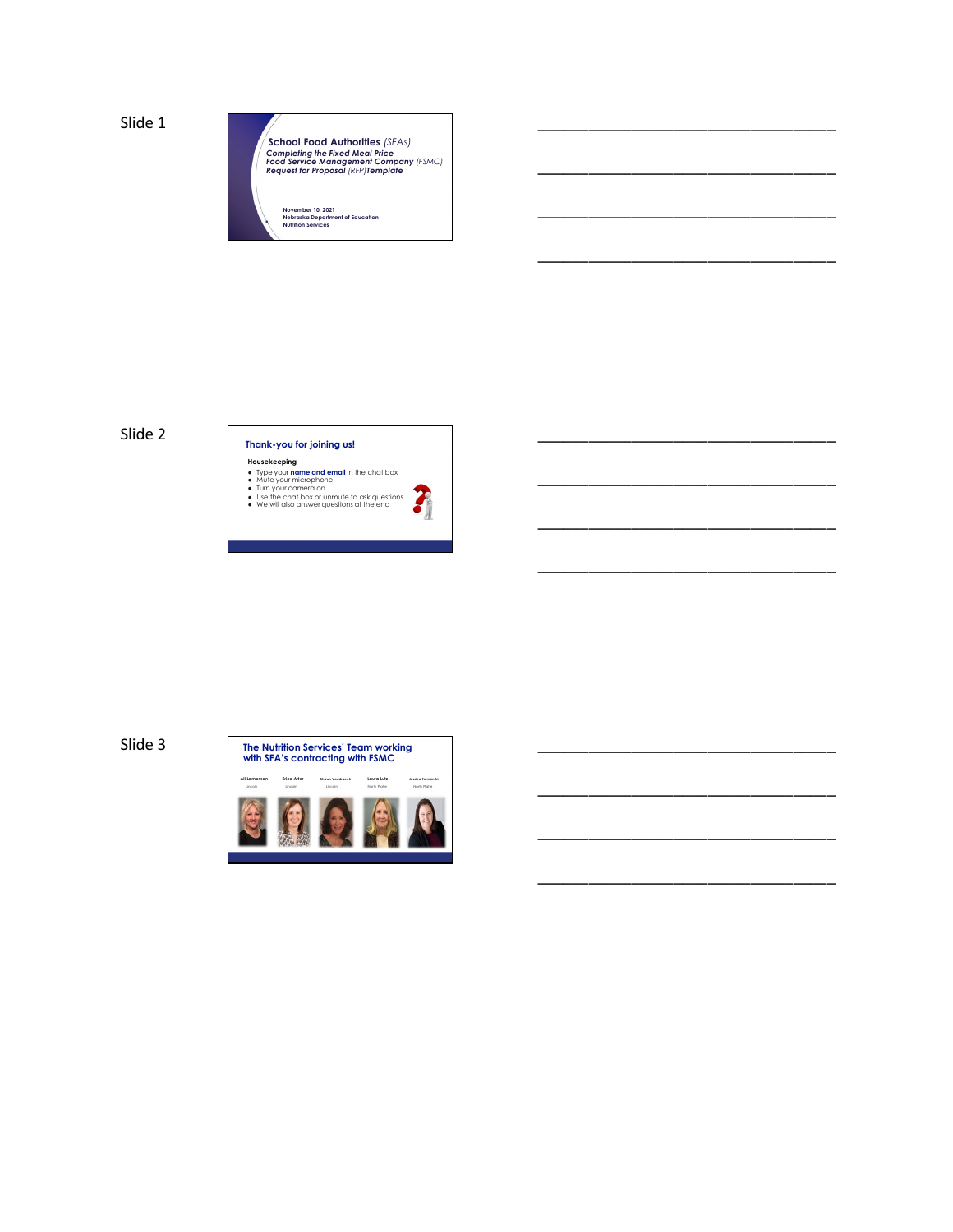

\_\_\_\_\_\_\_\_\_\_\_\_\_\_\_\_\_\_\_\_\_\_\_\_\_\_\_\_\_\_\_\_\_\_\_

\_\_\_\_\_\_\_\_\_\_\_\_\_\_\_\_\_\_\_\_\_\_\_\_\_\_\_\_\_\_\_\_\_\_\_

\_\_\_\_\_\_\_\_\_\_\_\_\_\_\_\_\_\_\_\_\_\_\_\_\_\_\_\_\_\_\_\_\_\_\_

\_\_\_\_\_\_\_\_\_\_\_\_\_\_\_\_\_\_\_\_\_\_\_\_\_\_\_\_\_\_\_\_\_\_\_

\_\_\_\_\_\_\_\_\_\_\_\_\_\_\_\_\_\_\_\_\_\_\_\_\_\_\_\_\_\_\_\_\_\_\_

\_\_\_\_\_\_\_\_\_\_\_\_\_\_\_\_\_\_\_\_\_\_\_\_\_\_\_\_\_\_\_\_\_\_\_

\_\_\_\_\_\_\_\_\_\_\_\_\_\_\_\_\_\_\_\_\_\_\_\_\_\_\_\_\_\_\_\_\_\_\_

\_\_\_\_\_\_\_\_\_\_\_\_\_\_\_\_\_\_\_\_\_\_\_\_\_\_\_\_\_\_\_\_\_\_\_

\_\_\_\_\_\_\_\_\_\_\_\_\_\_\_\_\_\_\_\_\_\_\_\_\_\_\_\_\_\_\_\_\_\_\_

\_\_\_\_\_\_\_\_\_\_\_\_\_\_\_\_\_\_\_\_\_\_\_\_\_\_\_\_\_\_\_\_\_\_\_

## Slide 5 **COVID From a USDA Waiver Perspective** Currently **106** USDA Child Nutrition Response Waivers

- 
- 
- 
- The most significant:<br>
CFIN 20201672021 SFA's operated the Summer Food Service<br>
CFIN 202016722 SFA's operated the Seamless Summer Option (SSO) in<br>
ST21-2257-X spectrated the Seamless Summer Option (SSO) in<br>
the School Medi en operating the traditional School Meals Program since March 2020

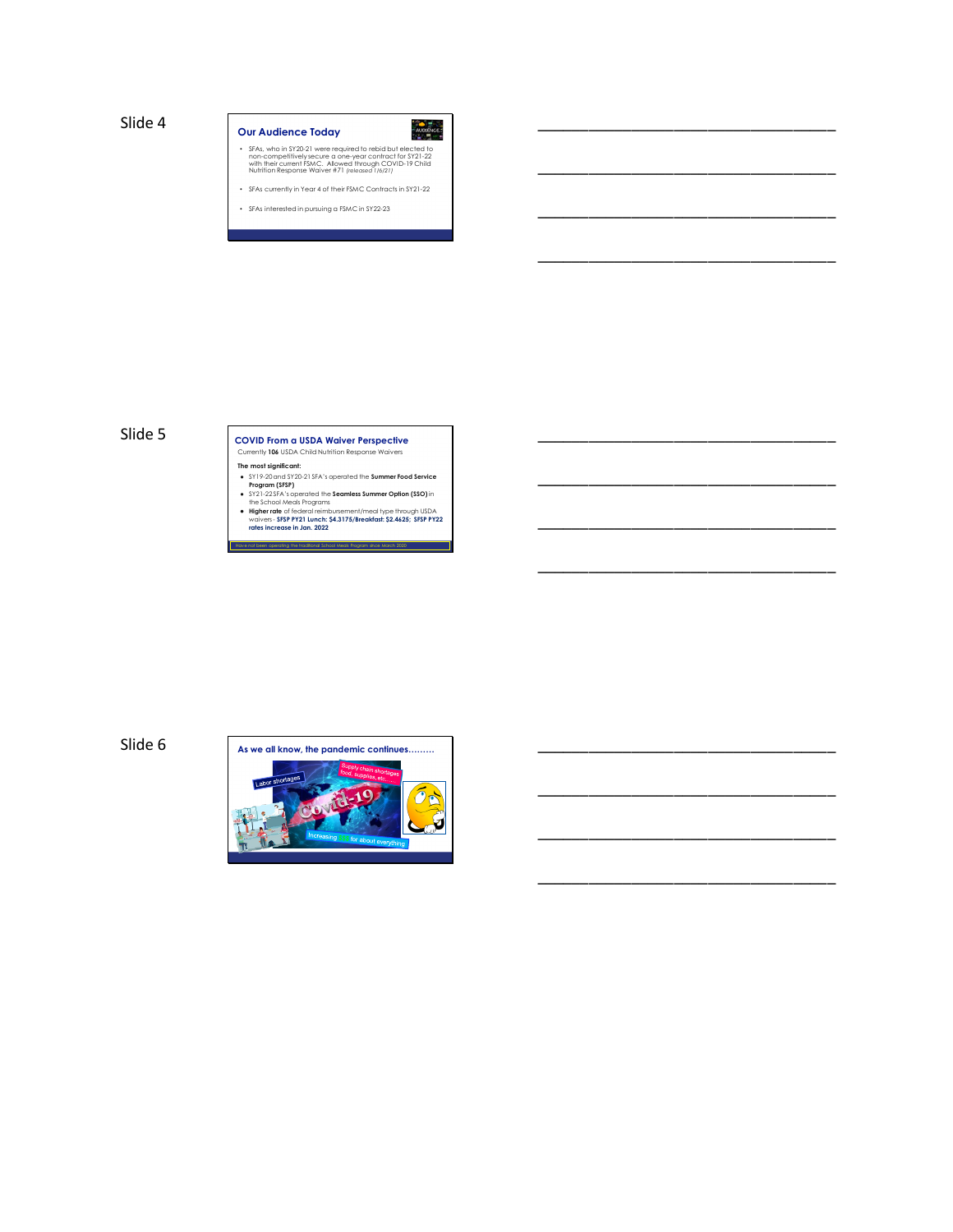

\_\_\_\_\_\_\_\_\_\_\_\_\_\_\_\_\_\_\_\_\_\_\_\_\_\_\_\_\_\_\_\_\_\_\_

\_\_\_\_\_\_\_\_\_\_\_\_\_\_\_\_\_\_\_\_\_\_\_\_\_\_\_\_\_\_\_\_\_\_\_

\_\_\_\_\_\_\_\_\_\_\_\_\_\_\_\_\_\_\_\_\_\_\_\_\_\_\_\_\_\_\_\_\_\_\_

\_\_\_\_\_\_\_\_\_\_\_\_\_\_\_\_\_\_\_\_\_\_\_\_\_\_\_\_\_\_\_\_\_\_\_

\_\_\_\_\_\_\_\_\_\_\_\_\_\_\_\_\_\_\_\_\_\_\_\_\_\_\_\_\_\_\_\_\_\_\_

\_\_\_\_\_\_\_\_\_\_\_\_\_\_\_\_\_\_\_\_\_\_\_\_\_\_\_\_\_\_\_\_\_\_\_

\_\_\_\_\_\_\_\_\_\_\_\_\_\_\_\_\_\_\_\_\_\_\_\_\_\_\_\_\_\_\_\_\_\_\_

\_\_\_\_\_\_\_\_\_\_\_\_\_\_\_\_\_\_\_\_\_\_\_\_\_\_\_\_\_\_\_\_\_\_\_

\_\_\_\_\_\_\_\_\_\_\_\_\_\_\_\_\_\_\_\_\_\_\_\_\_\_\_\_\_\_\_\_\_\_\_

\_\_\_\_\_\_\_\_\_\_\_\_\_\_\_\_\_\_\_\_\_\_\_\_\_\_\_\_\_\_\_\_\_\_\_

\_\_\_\_\_\_\_\_\_\_\_\_\_\_\_\_\_\_\_\_\_\_\_\_\_\_\_\_\_\_\_\_\_\_\_

## Slide 8 **Agenda for Today's Zoom –** *which is recorded*

We will wrap up no later than

- 
- 
- 
- Rianning for the SFA's future food service operation<br>• The RFP Process<br>• Completion of the RFP Package<br>• Checkist for ensuing all Charts/Exhibits are included<br>• Conducting the Equipment lists by feeding site<br>• Completing

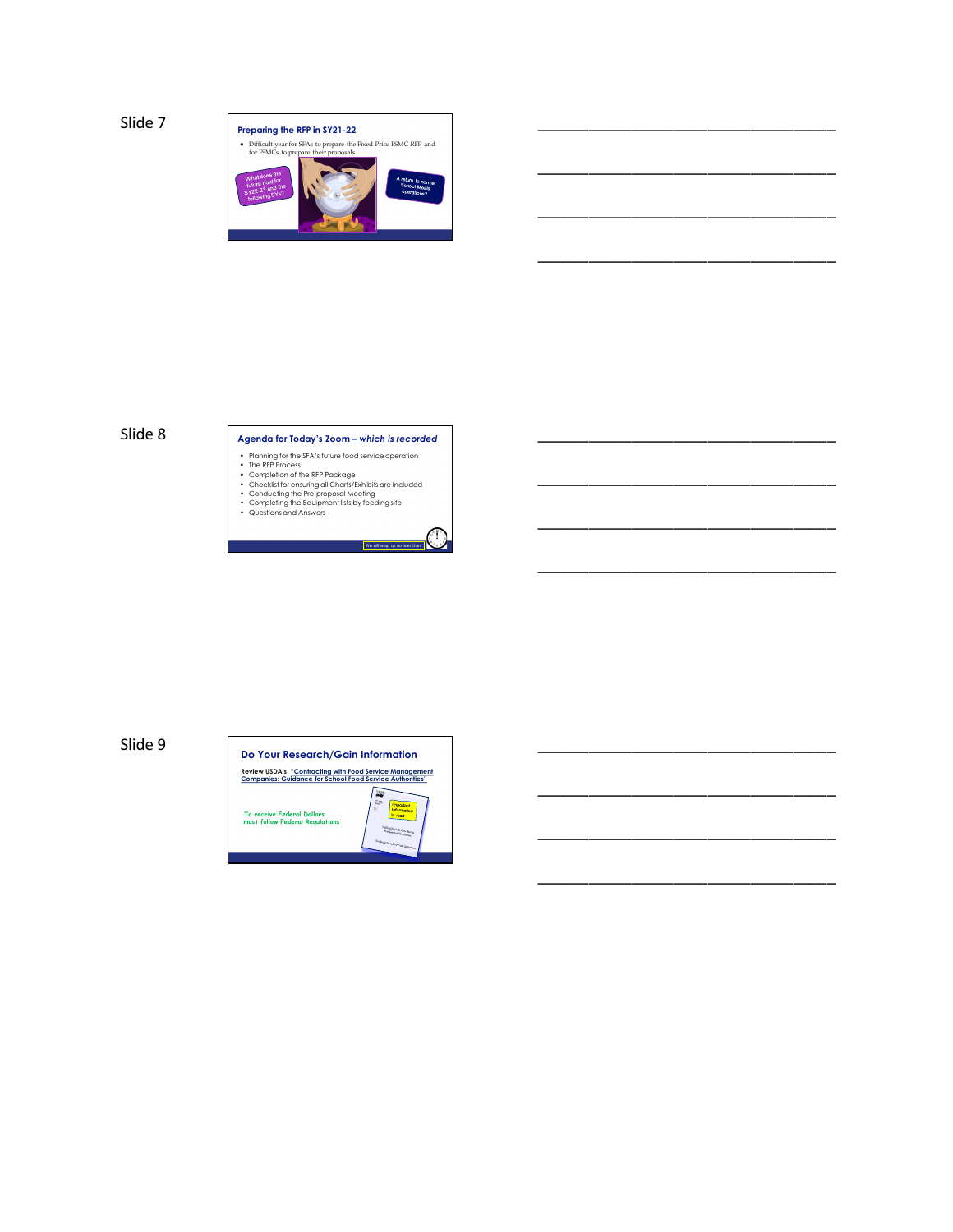## Slide 10 **Planning for SY22-23 and Beyond This is a one year contract** with the option of **4** one year renewals The contract year: **July 1-June 30**. Consider changes in the **next five years** that would impact your school foodservice program: • New buildings/remodels/changes to grade configurations<br>• Open Campus to Closed Campus<br>• New Programs (Preschool Meals, After-School Care Snack)<br>• Different way of operating existing programs (Grab & Go)<br>• Increased Farm-

\_\_\_\_\_\_\_\_\_\_\_\_\_\_\_\_\_\_\_\_\_\_\_\_\_\_\_\_\_\_\_\_\_\_\_

\_\_\_\_\_\_\_\_\_\_\_\_\_\_\_\_\_\_\_\_\_\_\_\_\_\_\_\_\_\_\_\_\_\_\_

\_\_\_\_\_\_\_\_\_\_\_\_\_\_\_\_\_\_\_\_\_\_\_\_\_\_\_\_\_\_\_\_\_\_\_

\_\_\_\_\_\_\_\_\_\_\_\_\_\_\_\_\_\_\_\_\_\_\_\_\_\_\_\_\_\_\_\_\_\_\_

\_\_\_\_\_\_\_\_\_\_\_\_\_\_\_\_\_\_\_\_\_\_\_\_\_\_\_\_\_\_\_\_\_\_\_

\_\_\_\_\_\_\_\_\_\_\_\_\_\_\_\_\_\_\_\_\_\_\_\_\_\_\_\_\_\_\_\_\_\_\_

\_\_\_\_\_\_\_\_\_\_\_\_\_\_\_\_\_\_\_\_\_\_\_\_\_\_\_\_\_\_\_\_\_\_\_

\_\_\_\_\_\_\_\_\_\_\_\_\_\_\_\_\_\_\_\_\_\_\_\_\_\_\_\_\_\_\_\_\_\_\_

\_\_\_\_\_\_\_\_\_\_\_\_\_\_\_\_\_\_\_\_\_\_\_\_\_\_\_\_\_\_\_\_\_\_\_

\_\_\_\_\_\_\_\_\_\_\_\_\_\_\_\_\_\_\_\_\_\_\_\_\_\_\_\_\_\_\_\_\_\_\_

\_\_\_\_\_\_\_\_\_\_\_\_\_\_\_\_\_\_\_\_\_\_\_\_\_\_\_\_\_\_\_\_\_\_\_



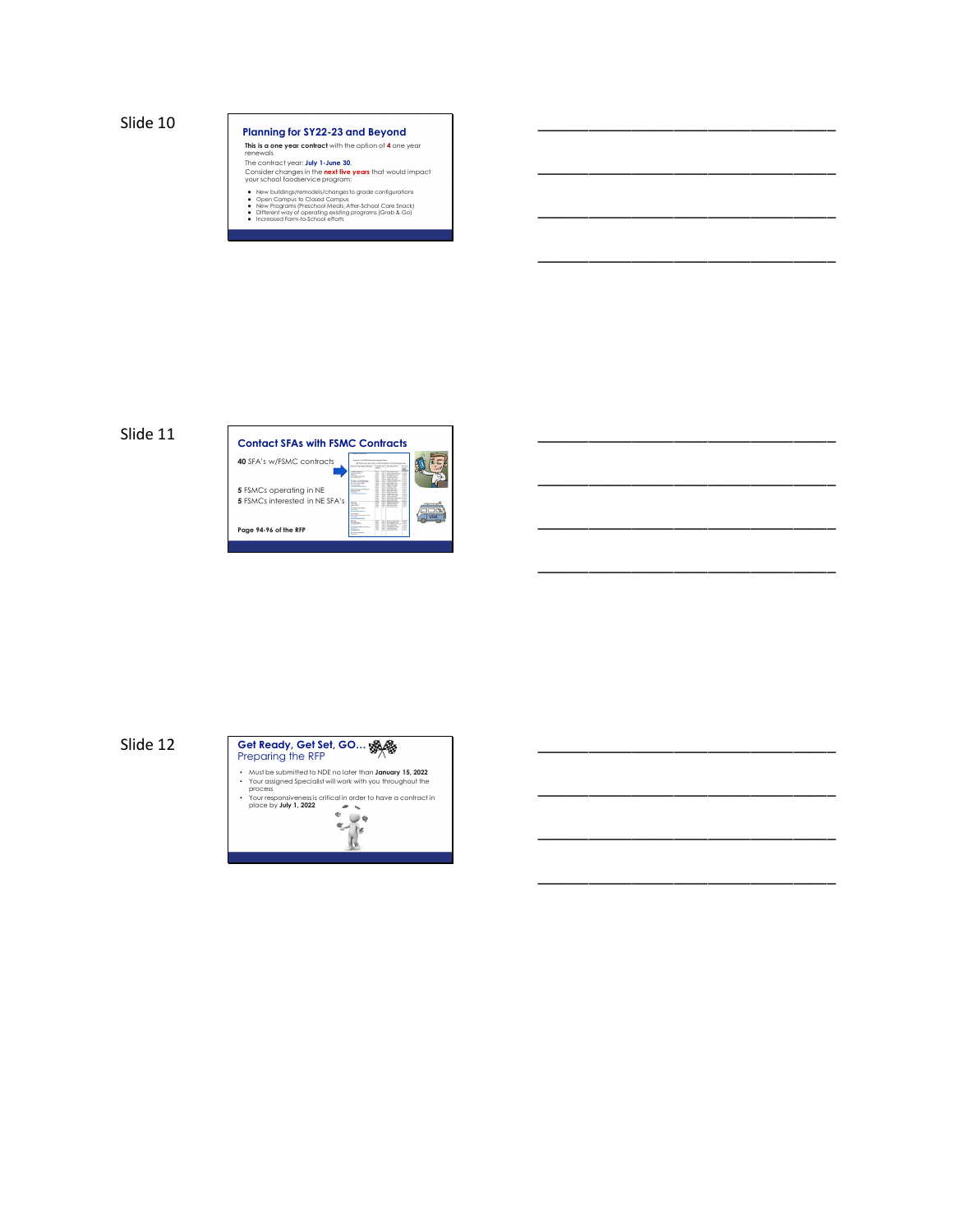

\_\_\_\_\_\_\_\_\_\_\_\_\_\_\_\_\_\_\_\_\_\_\_\_\_\_\_\_\_\_\_\_\_\_\_

\_\_\_\_\_\_\_\_\_\_\_\_\_\_\_\_\_\_\_\_\_\_\_\_\_\_\_\_\_\_\_\_\_\_\_

\_\_\_\_\_\_\_\_\_\_\_\_\_\_\_\_\_\_\_\_\_\_\_\_\_\_\_\_\_\_\_\_\_\_\_

\_\_\_\_\_\_\_\_\_\_\_\_\_\_\_\_\_\_\_\_\_\_\_\_\_\_\_\_\_\_\_\_\_\_\_

\_\_\_\_\_\_\_\_\_\_\_\_\_\_\_\_\_\_\_\_\_\_\_\_\_\_\_\_\_\_\_\_\_\_\_

\_\_\_\_\_\_\_\_\_\_\_\_\_\_\_\_\_\_\_\_\_\_\_\_\_\_\_\_\_\_\_\_\_\_\_

\_\_\_\_\_\_\_\_\_\_\_\_\_\_\_\_\_\_\_\_\_\_\_\_\_\_\_\_\_\_\_\_\_\_\_

\_\_\_\_\_\_\_\_\_\_\_\_\_\_\_\_\_\_\_\_\_\_\_\_\_\_\_\_\_\_\_\_\_\_\_

\_\_\_\_\_\_\_\_\_\_\_\_\_\_\_\_\_\_\_\_\_\_\_\_\_\_\_\_\_\_\_\_\_\_\_

\_\_\_\_\_\_\_\_\_\_\_\_\_\_\_\_\_\_\_\_\_\_\_\_\_\_\_\_\_\_\_\_\_\_\_

\_\_\_\_\_\_\_\_\_\_\_\_\_\_\_\_\_\_\_\_\_\_\_\_\_\_\_\_\_\_\_\_\_\_\_

# Slide 14<br>
Pre-Proposal Meeting requires<br>
Mandatory Attendance<br>
FA's decision to conduct virtually or hybrid (virtual and in-<br>
person)<br>
or thronid, those attending in person and virtually must be<br>
the conducted on a school

- 
- 
- 

**Refer to RFP page 6 for additional information** 

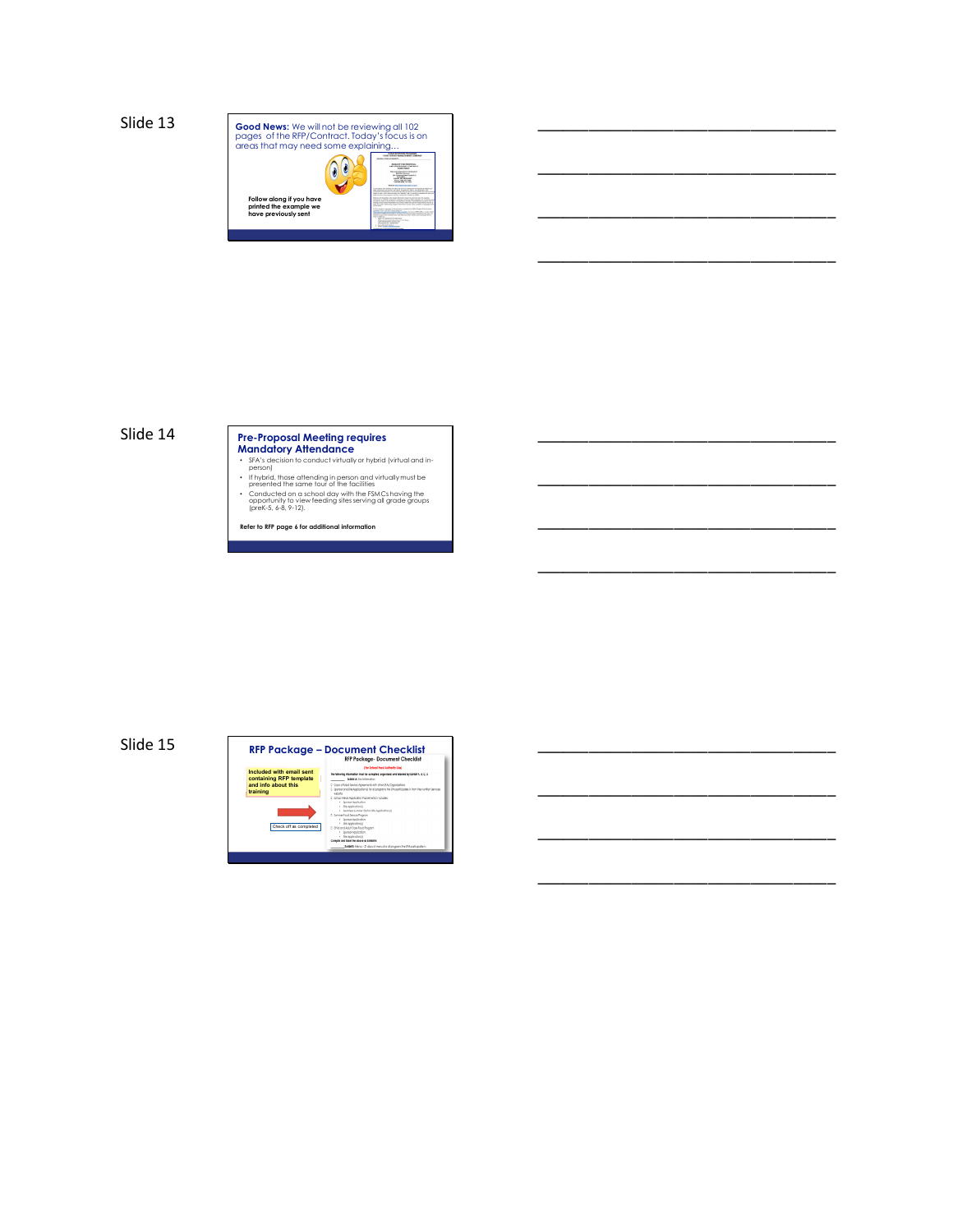Slide 16



\_\_\_\_\_\_\_\_\_\_\_\_\_\_\_\_\_\_\_\_\_\_\_\_\_\_\_\_\_\_\_\_\_\_\_

\_\_\_\_\_\_\_\_\_\_\_\_\_\_\_\_\_\_\_\_\_\_\_\_\_\_\_\_\_\_\_\_\_\_\_

\_\_\_\_\_\_\_\_\_\_\_\_\_\_\_\_\_\_\_\_\_\_\_\_\_\_\_\_\_\_\_\_\_\_\_

\_\_\_\_\_\_\_\_\_\_\_\_\_\_\_\_\_\_\_\_\_\_\_\_\_\_\_\_\_\_\_\_\_\_\_

\_\_\_\_\_\_\_\_\_\_\_\_\_\_\_\_\_\_\_\_\_\_\_\_\_\_\_\_\_\_\_\_\_\_\_

\_\_\_\_\_\_\_\_\_\_\_\_\_\_\_\_\_\_\_\_\_\_\_\_\_\_\_\_\_\_\_\_\_\_\_

\_\_\_\_\_\_\_\_\_\_\_\_\_\_\_\_\_\_\_\_\_\_\_\_\_\_\_\_\_\_\_\_\_\_\_

\_\_\_\_\_\_\_\_\_\_\_\_\_\_\_\_\_\_\_\_\_\_\_\_\_\_\_\_\_\_\_\_\_\_\_

\_\_\_\_\_\_\_\_\_\_\_\_\_\_\_\_\_\_\_\_\_\_\_\_\_\_\_\_\_\_\_\_\_\_\_

\_\_\_\_\_\_\_\_\_\_\_\_\_\_\_\_\_\_\_\_\_\_\_\_\_\_\_\_\_\_\_\_\_\_\_

\_\_\_\_\_\_\_\_\_\_\_\_\_\_\_\_\_\_\_\_\_\_\_\_\_\_\_\_\_\_\_\_\_\_\_



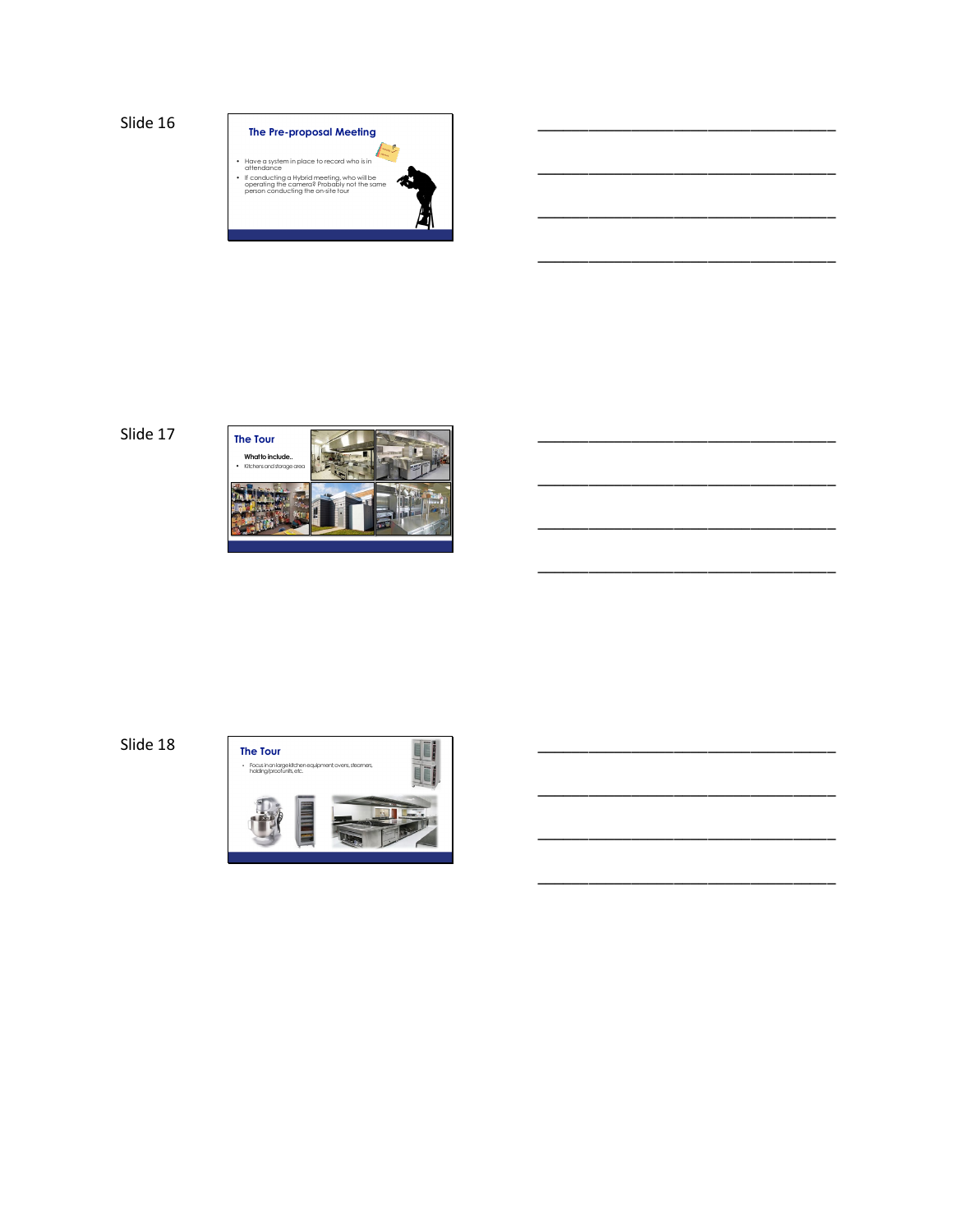

\_\_\_\_\_\_\_\_\_\_\_\_\_\_\_\_\_\_\_\_\_\_\_\_\_\_\_\_\_\_\_\_\_\_\_

\_\_\_\_\_\_\_\_\_\_\_\_\_\_\_\_\_\_\_\_\_\_\_\_\_\_\_\_\_\_\_\_\_\_\_

\_\_\_\_\_\_\_\_\_\_\_\_\_\_\_\_\_\_\_\_\_\_\_\_\_\_\_\_\_\_\_\_\_\_\_

\_\_\_\_\_\_\_\_\_\_\_\_\_\_\_\_\_\_\_\_\_\_\_\_\_\_\_\_\_\_\_\_\_\_\_

\_\_\_\_\_\_\_\_\_\_\_\_\_\_\_\_\_\_\_\_\_\_\_\_\_\_\_\_\_\_\_\_\_\_\_

\_\_\_\_\_\_\_\_\_\_\_\_\_\_\_\_\_\_\_\_\_\_\_\_\_\_\_\_\_\_\_\_\_\_\_

\_\_\_\_\_\_\_\_\_\_\_\_\_\_\_\_\_\_\_\_\_\_\_\_\_\_\_\_\_\_\_\_\_\_\_

\_\_\_\_\_\_\_\_\_\_\_\_\_\_\_\_\_\_\_\_\_\_\_\_\_\_\_\_\_\_\_\_\_\_\_

\_\_\_\_\_\_\_\_\_\_\_\_\_\_\_\_\_\_\_\_\_\_\_\_\_\_\_\_\_\_\_\_\_\_\_

\_\_\_\_\_\_\_\_\_\_\_\_\_\_\_\_\_\_\_\_\_\_\_\_\_\_\_\_\_\_\_\_\_\_\_



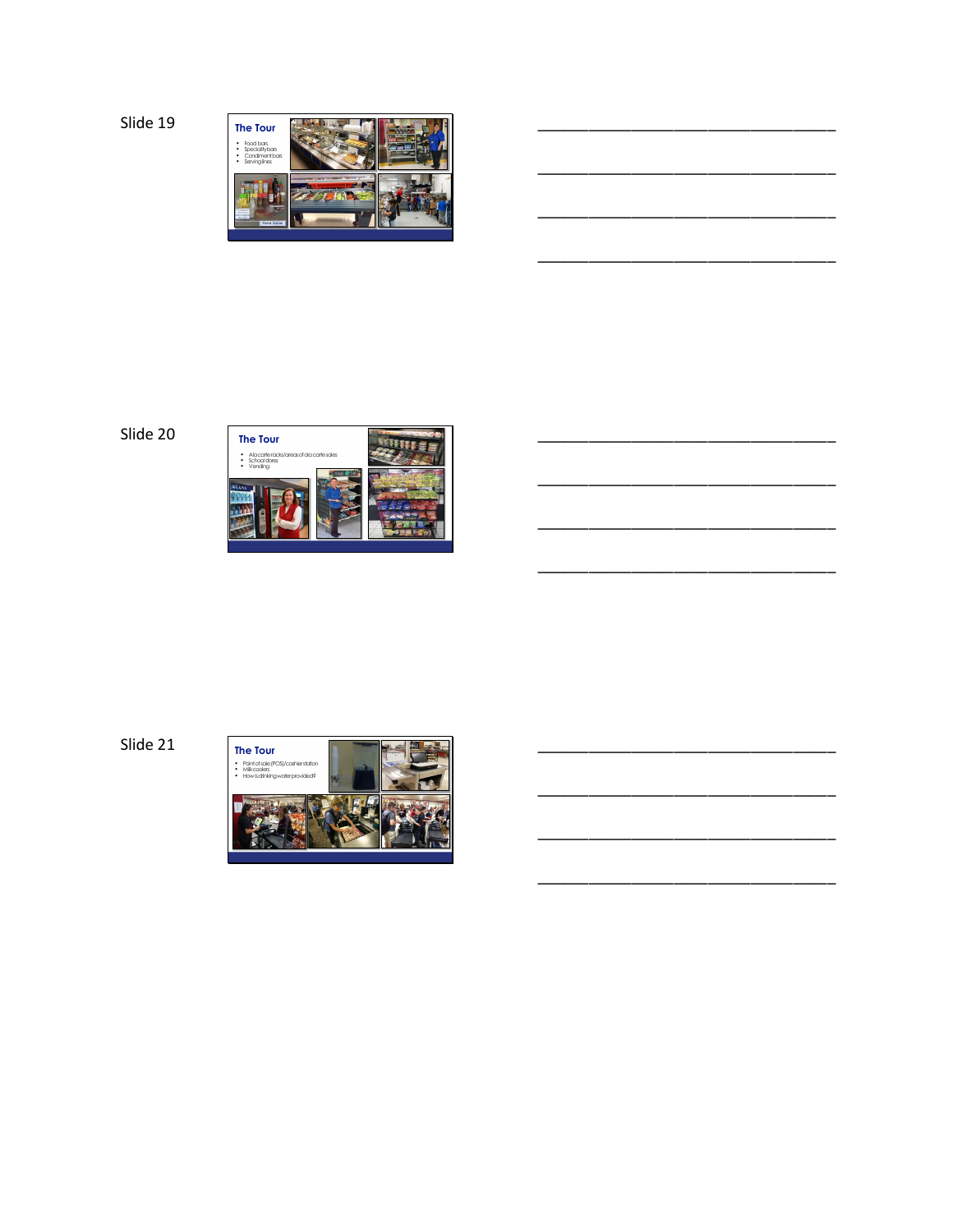Slide 22







Slide 24